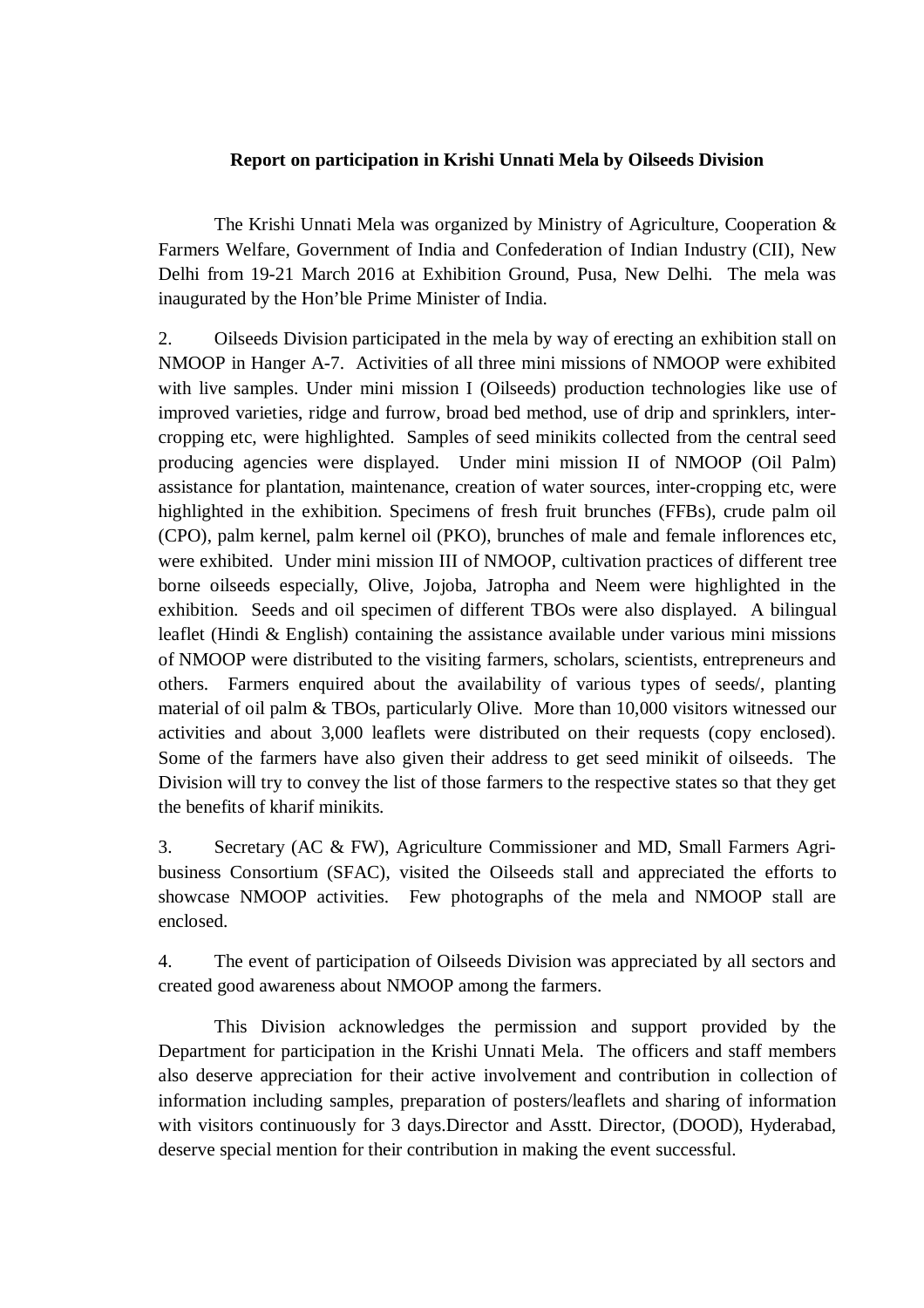## Few photographs of OILSEEDS DIVISION stall



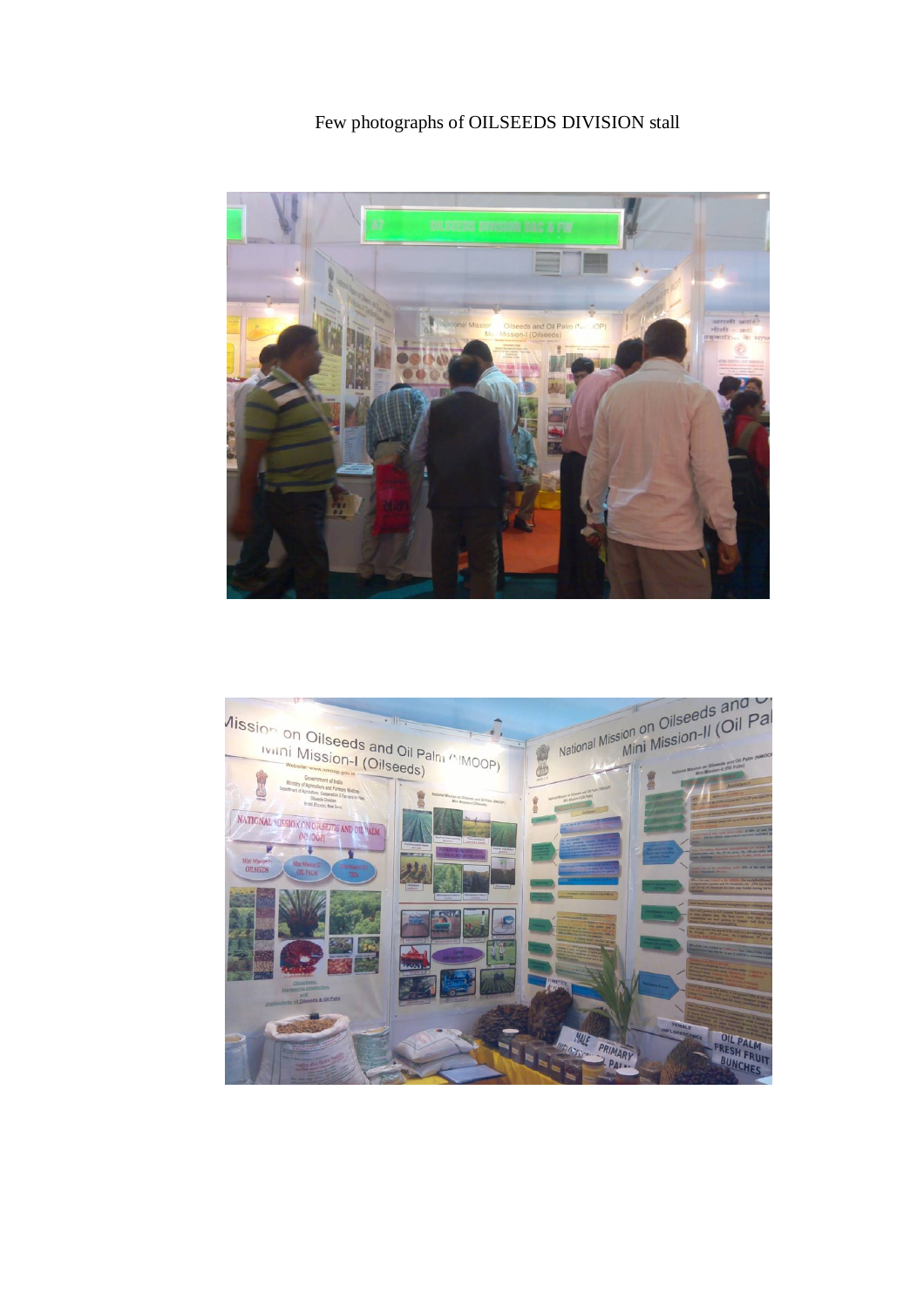

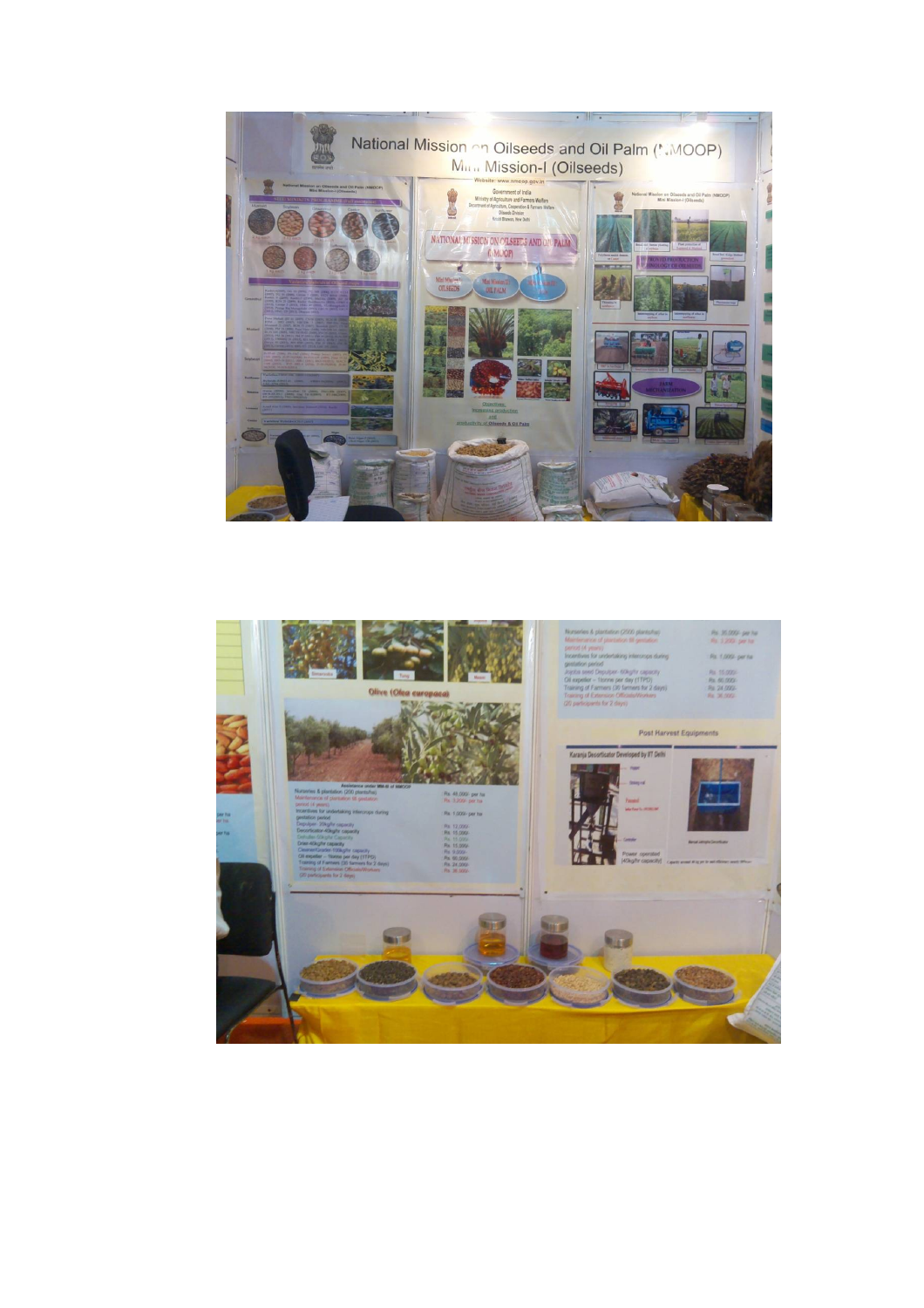